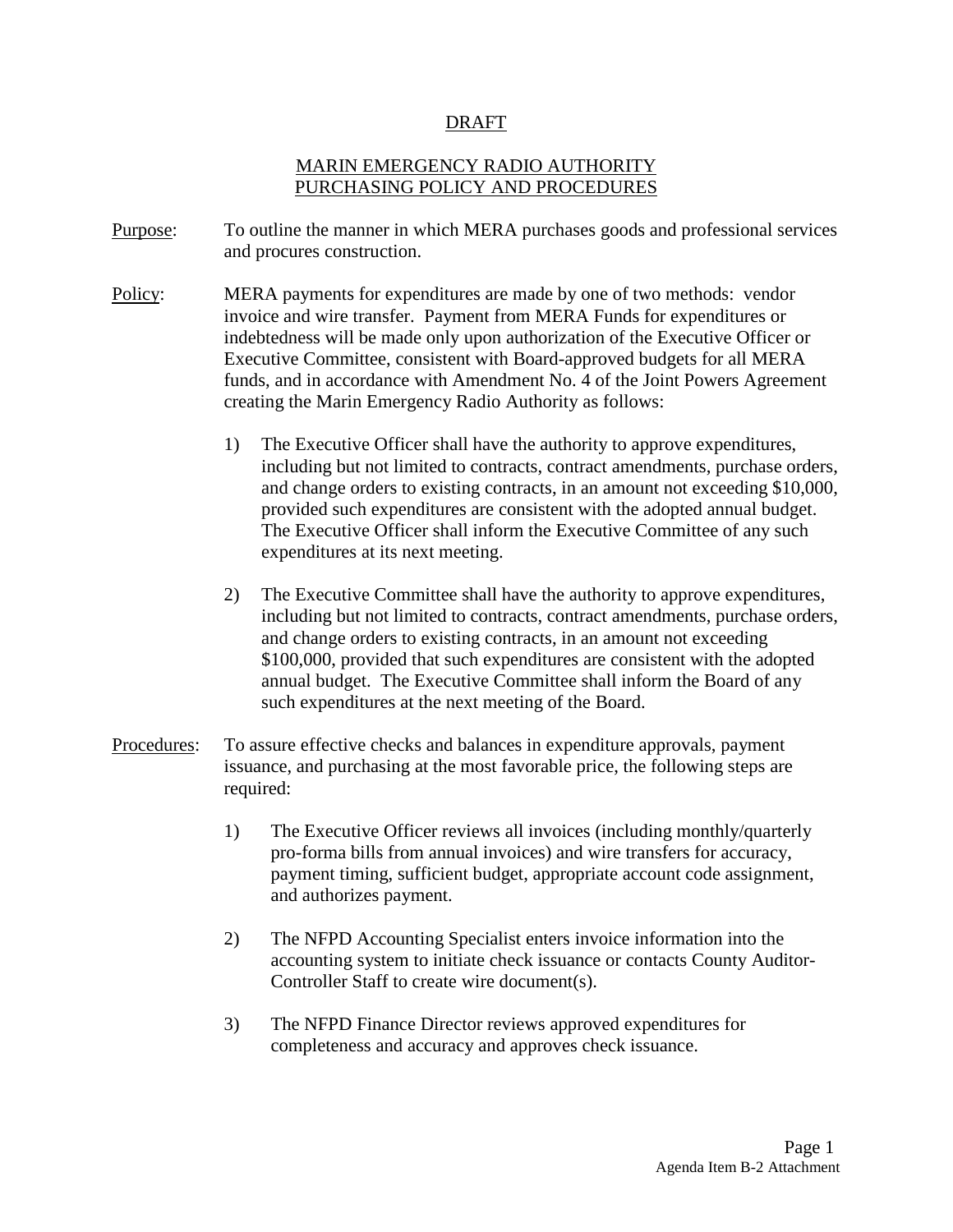#### DRAFT

## MARIN EMERGENCY RADIO AUTHORITY PURCHASING POLICY AND PROCEDURES

- 4) All checks require two signatures (a MERA Board or Executive Committee Member or Alternate). Checks are drawn on MERA accounts within the County of Marin, against funds on deposit with the County's bank, Bank of America.
- 5) The NFPD Accounting Specialist encloses checks with original invoices and mails to vendors.

Purchases by Executive Committee: The Executive Officer shall submit to the Executive Committee requests for purchases of goods and professional services and procurement of construction in amounts or estimated amounts in excess of \$10,000, not to exceed \$100,000. Purchases exceeding \$100,000 must be approved by the Board. The Executive Committee shall authorize or approve goods and services procurement by one of the following methods:

**Formal Advertising** 

Procurement by competitive bids and awards is the required method of procurement for purchases of goods and services in excess of \$10,000 unless negotiation is permitted. Bids shall be solicited by public notice, except where the Executive Committee or Board makes a finding, recorded in its minutes, that competitive bidding would not be in the public interest. The method and extent of public notice shall be prescribed by the Board in accordance with applicable County requirements. All bids submitted shall be submitted, sealed, to the Executive Officer or designee. The Executive Committee or Board may reject any or all bids for any or all goods and services. A tabulation of all bids received, whether accepted or rejected, shall be open for public inspection. Unless all bids are rejected for good cause, award shall be made to the lowest responsible bidder. In determining the lowest responsible bidder, the Executive Committee or Board shall take into consideration the quality offered and its conformity with the specifications, the delivery, discount terms, and conditions of the bids, and other information and data required to prove the responsiveness and responsibility of the bidder.

Negotiation

The Executive Committee or Board may negotiate contracts for contractual services as it determines necessary to accomplish sound procurement, and the negotiations shall be conducted in a manner to provide to the maximum practicable extent open and free competition appropriate to the type of work to be performed. Negotiation for contractual services is permitted for the following situations: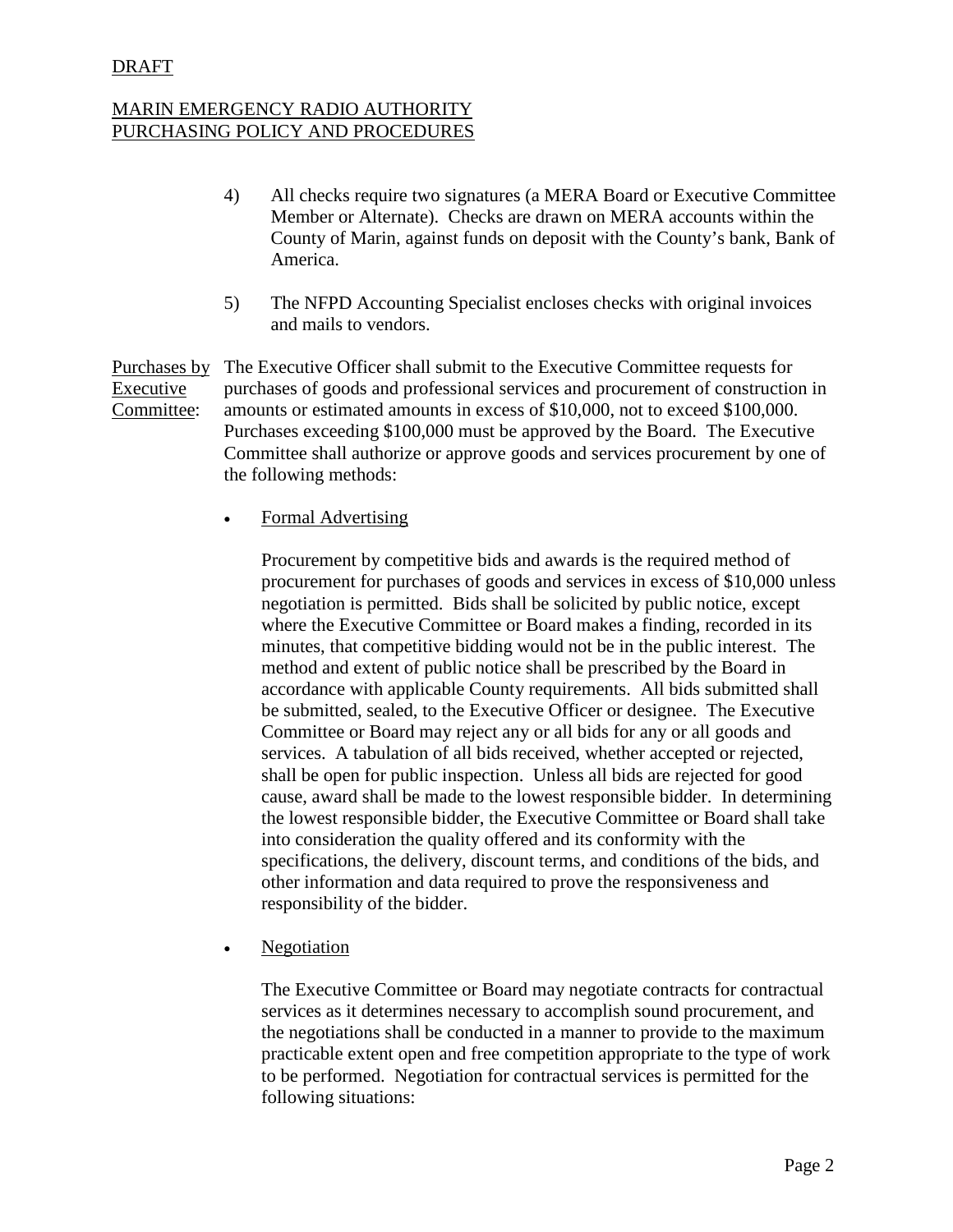#### DRAFT

## MARIN EMERGENCY RADIO AUTHORITY PURCHASING POLICY AND PROCEDURES

- a. Public exigency, as determined by the Executive Committee or Board, will not permit the delay incidental to formally advertised procurement.
- b. The material or service to be procured is available from only one person or entity possessing the unique and singularly available capability to meet the requirement for solicitation.
- c. The procurement is for professional services.
- d. No responsive, responsible bids at acceptable price levels have been received after formal advertising.
- Public Works Projects:
	- a. Public works projects of thirty thousand dollars (\$30,000) or less may be performed by negotiated contract.
	- b. Public works projects of one hundred twenty-five thousand dollars (\$125,000) or less may be let by contract by informal procedures as set forth in the County of Marin Uniform Construction Cost Accounting Procedures and in accordance with the State Public Contracts Code.
	- c. Public works projects of more than one hundred twenty-five thousand dollars (\$125,000) shall be let to contract by formal bidding procedure as set forth in the State Public Contracts Code.
- **Emergency Procurement:**

Emergency procurement may be made by the Executive Officer when the supplies, equipment, or services so procured are necessary for the preservation of life or property. Such emergency purchases shall be submitted to the Executive Committee for ratification at its next meeting.

• Standards of Conduct: The officers, members, agents, or contractors of MERA shall neither solicit nor accept gratuities, favors, or anything of monetary value from a vendor or contractor, or potential vendor or contractor. No officers, members, agents, or contractors can participate directly or indirectly in a purchase or procurement where an immediate family member has a financial interest in the business seeking or obtaining a purchase or contract. Violation of the standards in this paragraph shall be cause for removal from office.